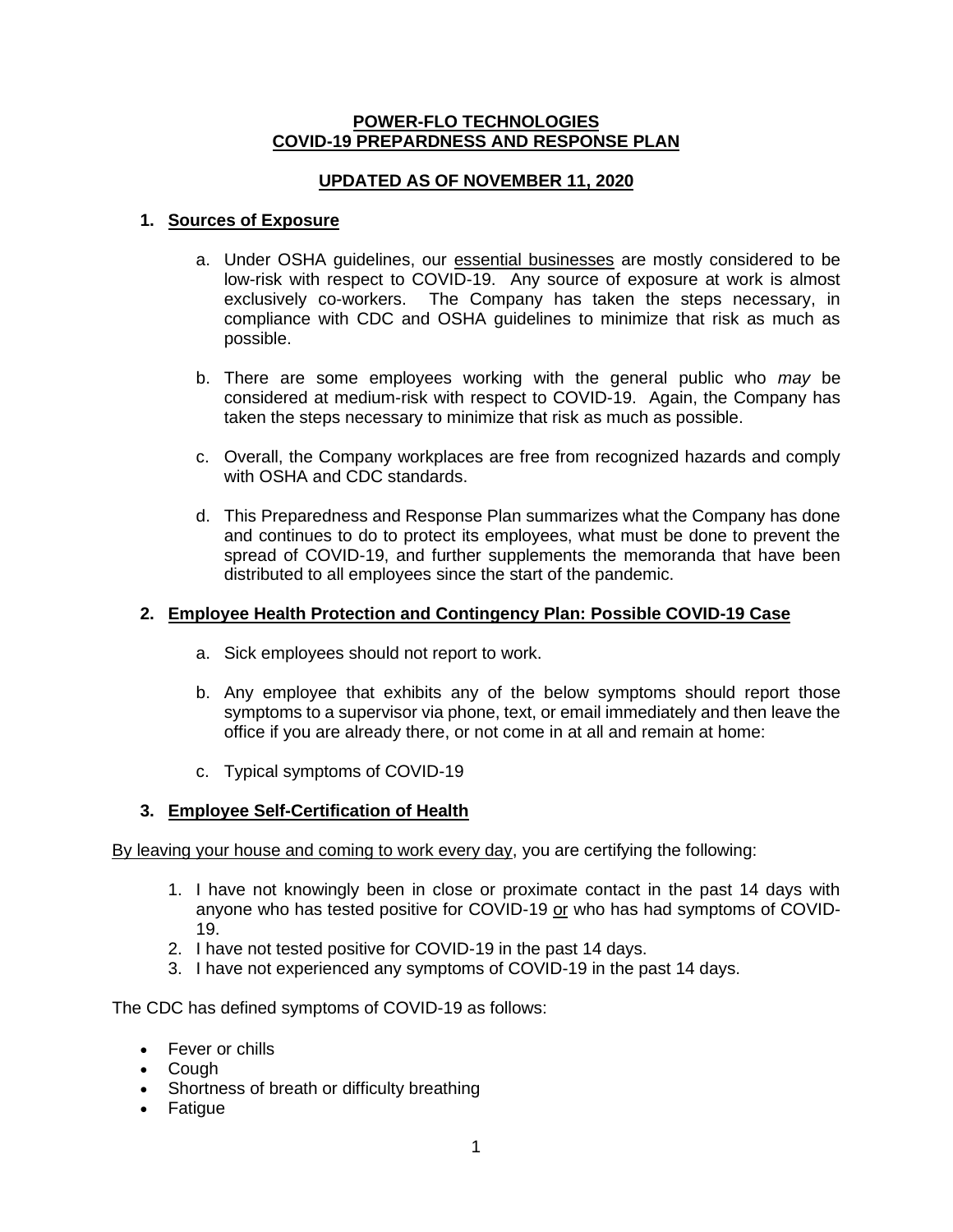- Muscle or body aches
- Headache
- New loss of taste or smell
- Sore throat
- Congestion or runny nose
- Nausea or vomiting
- Diarrhea

By walking in the door of the building where you work, you are certifying the foregoing three statements.

By punching in on the time clock, you are certifying the foregoing three statements.

By remaining at work, you are certifying that you do not develop symptoms throughout the day.

# **4. Policies on Flexibility**

- a. The Company work policies comply with each state in which it operates, as well as federal law.
- b. All employees are referred to the appropriate state website for information related to the COVID-19 laws that have been promulgated since the beginning of the pandemic. Those laws continue to change on an almost daily basis.
- c. The Company continues to work, *where feasible and possible*, on a split-shift work arrangement to minimize the density of employees in an office. Some employees, where feasible and possible, work remotely to further minimize the risk associated with transmission of COVID-19. This policy is subject to change.

# **5. Controlling the spread of COVID-19**

- a. Each employee shall use the designated entry points to enter the building they work at each day.
- b. No handshaking or touching of any kind should take place.
- c. Upon arriving at work, all employees must wash their hands and periodically throughout the course of their shift wash with soap and water or use an alcoholbased hand sanitizer comprised of at least 60 ethanol or 70% isopropanol.
- d. Each employee must use proper handwashing techniques as outlined on the poster in each bathroom. If your bathroom does not have a poster outlining the proper procedure, notify your supervisor immediately and one will be placed.
- e. All employees must adhere to social distancing protocols by maintaining a minimum distance of 6 feet from other individuals.
- f. There should be no meetings of more than 10 people unless absolutely necessary In that event, any meeting must adhere to social distancing guidelines. Employees shall use cell phones, text messaging, web meeting sites, and conference calls at all times.